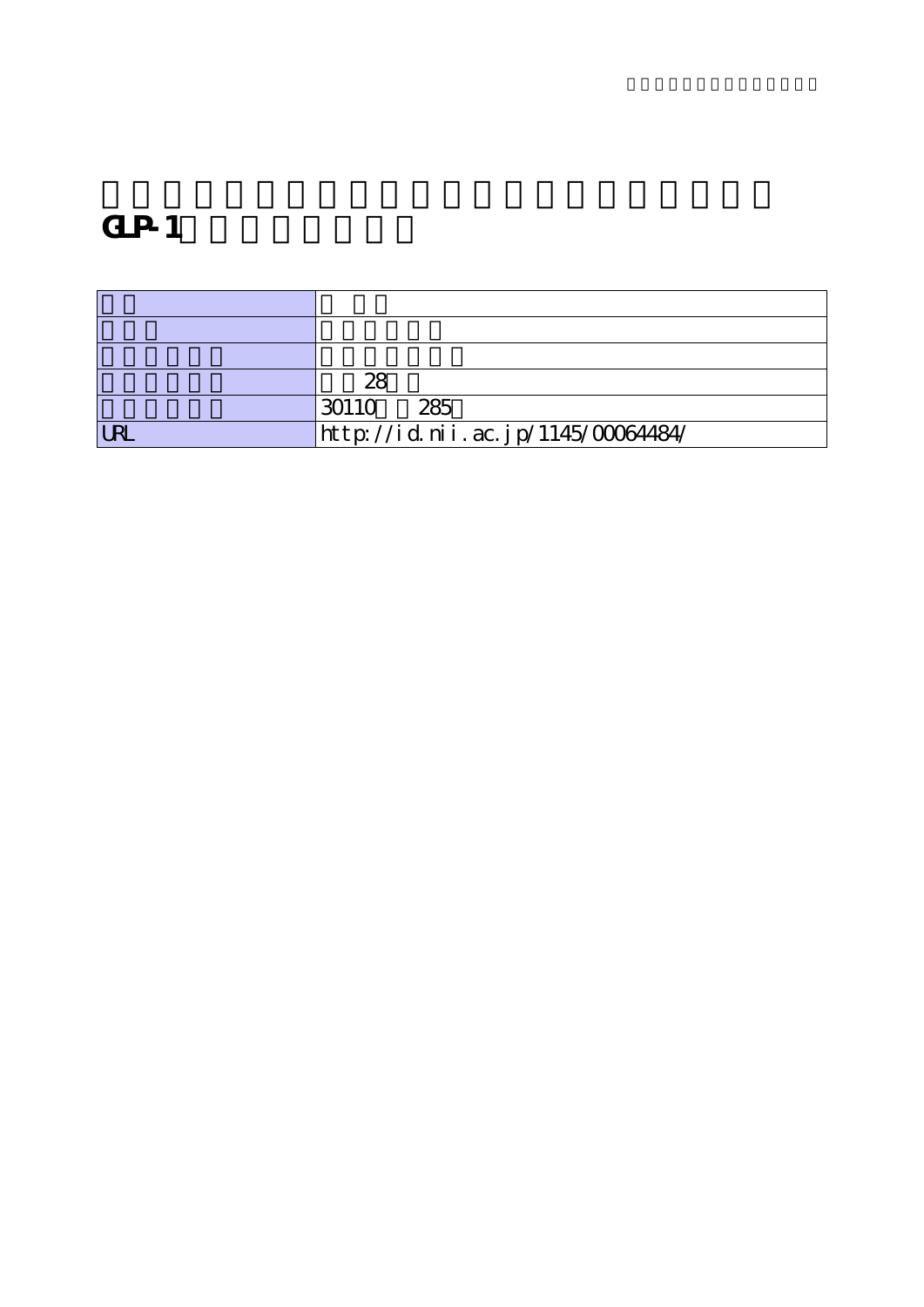Abstract

## The Effect of Mastication by Food Forms

on The Secretion of GLP-1 in Mice

2016

# Health Sciences University of Hokkaido

Graduate School of Dentistry

Yuki Kan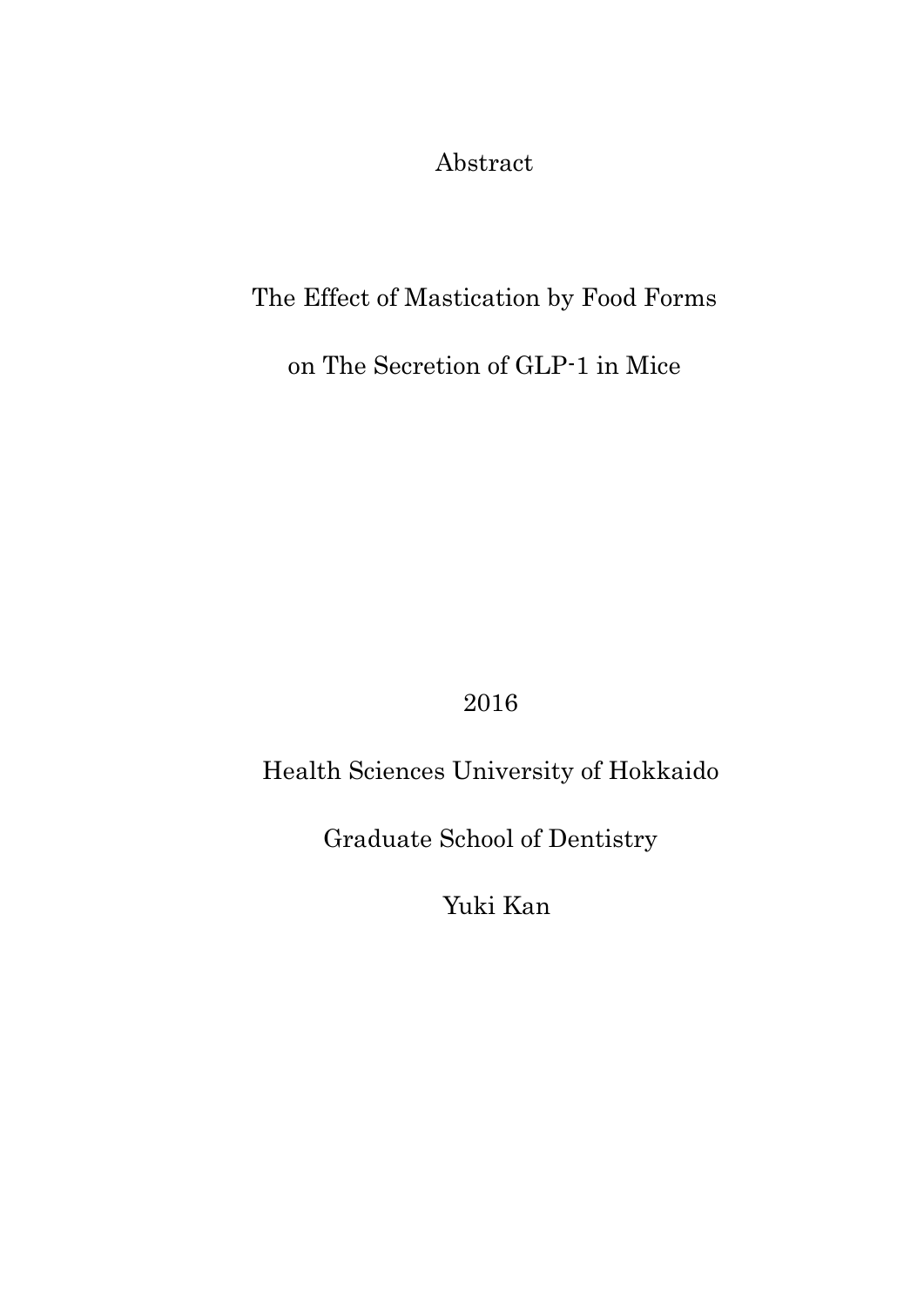### 【Objective】

The number of patients with diabetes has recently increased rapidly in Japan. Diabetes lowers patient quality of life as a result of complications of the disease. As such, diabetes prevention is great importance.

Glucose tolerance is affected in Type 2 diabetes. Glucose tolerance develops as a result of both environmental and genetic factors, with lifestyle being a key environmental factor. Eating habits are related to lifestyle, and include caloric intake and nutritional quality, both of which are factors in diabetes. Mastication is an important part of an individual's eating habits.

Mastication involves the mechanical crushing and grinding of food with the teeth into small particles that enable the gastrointestinal absorption of nutrients. It has been reported that mastication indirectly activates the parasympathetic nerve and promotes gastrointestinal hormone secretion.

Glucagon-like peptide-1 (GLP-1) is one of gastrointestinal hormone and synthesized in the enteroendocrine L cells of the intestine. GLP-1 employs the incretin effect to lower levels of glucose in the blood and provide β-cell protection. The secretion of GLP-1 is regulated by the vagus nerve and the mechanical stimulus from digested food.

This study hypothesizes that the mastication of solid food promotes GLP-1 secretion via vagus nerve. I examined how mastication affects the secretion of GLP-1, the protection of pancreatic β-cells, and the secretion of insulin.

### 【Materials and methods】

This experimental protocol was approved by the animal ethics and research committee of the Health Sciences University of Hokkaido. 190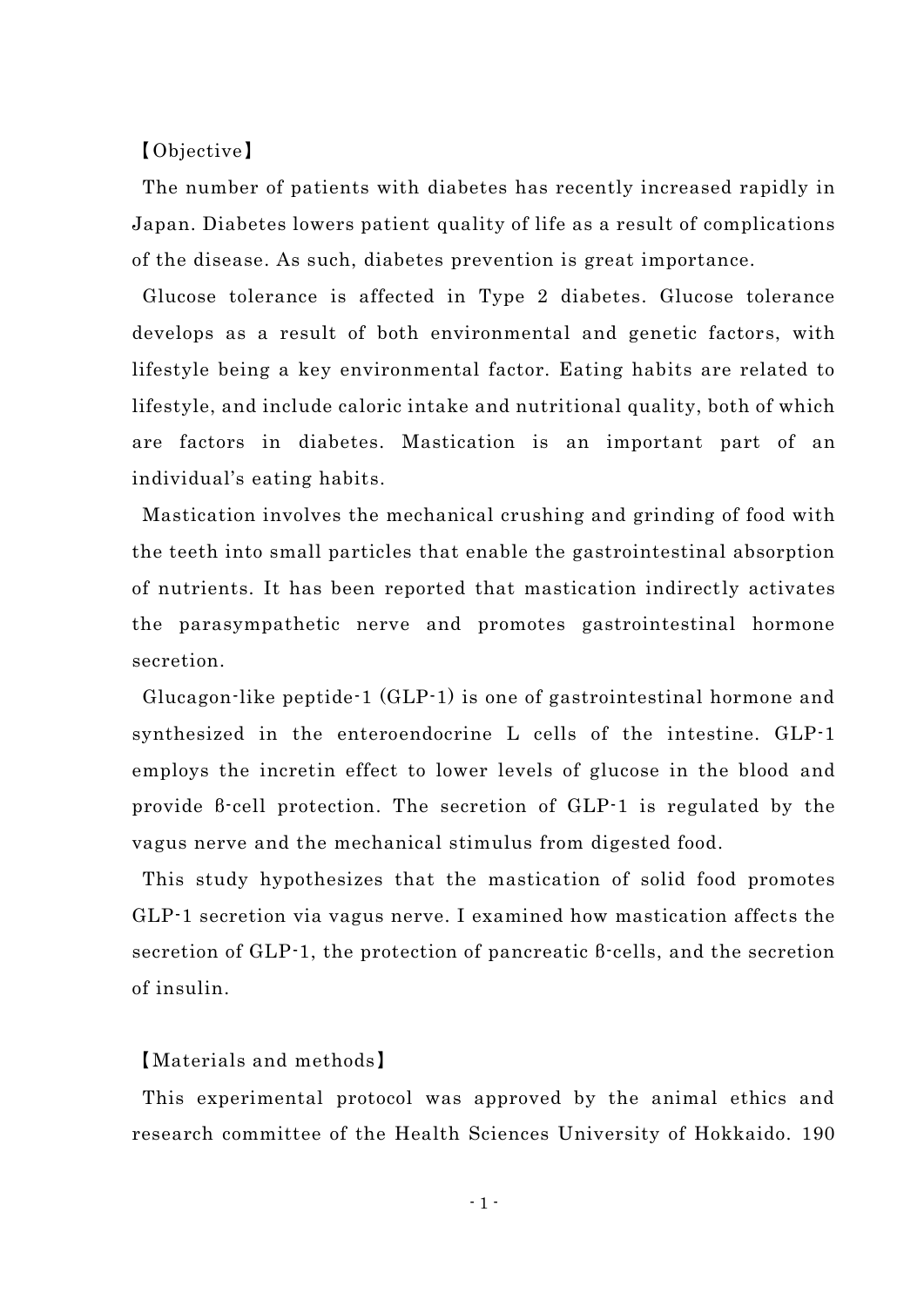Male C57BL/6J mice were obtained for use in this experience. I examined 2 experiments. In experiment 1, I analyzed the masticatory affect on the blood glucose level, the secretion of GLP-1 and insulin. In experiment 2, I analyzed masticatory habit affect on the secretion of GLP-1, insulin, and cross-section area of β-cells.

In experiment 1, Sixteen-week-old mice were starved for 24 h and divided into two groups: a solid feed group (n=10) and a liquid feed group  $(n=10)$ . A solid feed group and a liquid feed group  $(n=10)$  were fed solid or liquid feed at 5 min. The blood glucose levels were measured using blood glucose measurement kit (Nipro freestyle freedom light, Nipro). Blood from the heart was collected in a tube containing dipeptidyl peptidase-4 inhibitor (which cleavages and inactivates GLP-1) at 30, 60, 90 and 120 min after the start of feeding. The active GLP-1 concentration was measured using a GLP-1 active form assay kit (Immuno-biological Laboratories). Insulin concentration was measured using an Ultrasensitive Mouse Insulin ELISA Kit (Morinaga Institute of Biological Science).

Next, mice with atropine (atropine solid feed group and atropine liquid feed group, n=10), mice with fed 0 kcal feed (0 kcal solid feed group and 0 kcal liquid feed group, n=10), and 4weeks mice (4-week-old solid feed group and 4-week-old liquid feed group, n=10) were checked the blood glucose levels, active GLP-1 concentration, and insulin concentration at 30 min in the same manner.

In experiment 2, 4-week-old mice were divided into two groups: a long-term solid feed group and a long-term liquid feed group. Long-term solid feed group and long-term liquid feed group were raised for an additional 12 weeks. Body weight and blood glucose levels were checked every week. At 16 weeks, mice were starved for 24 h, and underwent an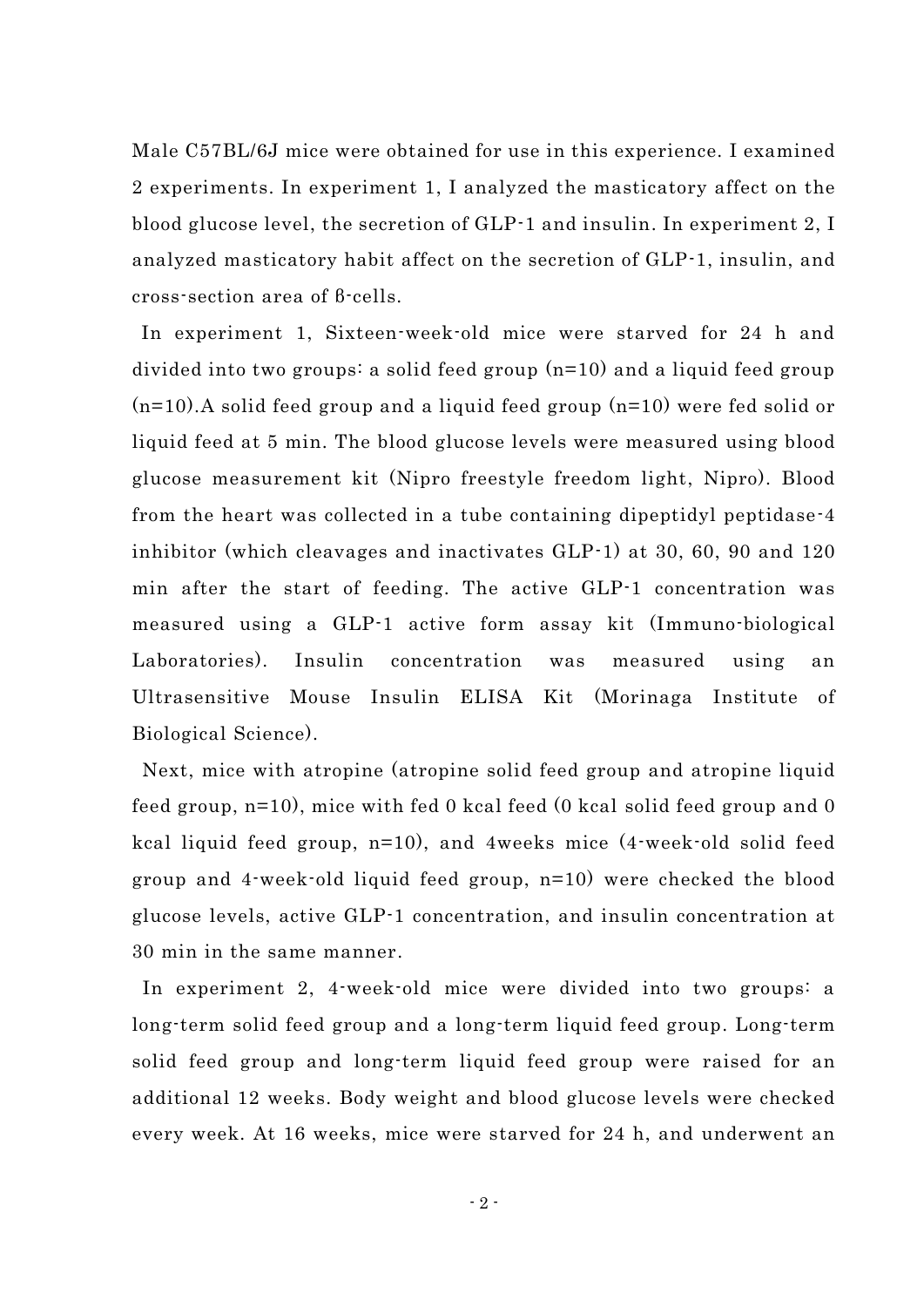oral glucose tolerance test (OGTT). Also, at 4 and 16 weeks mice were deeply anaesthetized with 4% isoflurane. Blood was collected from the heart, and blood glucose level, active GLP-1 concentration, and insulin concentration were measured in the same manner. All blood data were measured at the same time.

The pancreas was enucleated at 4 and 16 weeks. Pancreases were fixed by 4% formaldehyde. Immunostaining of paraffin-embedded sections using (5 µm), guinea pig anti insulin antibody was used for the primary antibody, and goat anti rabbit Ig-fab-peroxidase conjugate was used for the secondary antibody, before staining by DAB. The sections were counterstained with methyl green for identification. The stained pancreatic tissue mounted on slides was analyzed by Image J software.

The data were compared by the Mann-Whitney's U-test and were compared the 4 groups by Kruskall Wallis test followed by Mann-Whitney's U test and Bonferroni correction. Comparison of the changes of blood glucose level, active insulin concentration, and insulin concentration was compared by ANOVA followed by Tukey test. In statistical analyses, p < 0.05 was considered statistically significant.

#### 【Results】

In experiment 1, the blood glucose levels in the solid feed group and the liquid feed group were higher at 30, 60, and 90 min than at 0 min and approximately equal at all times (ANOVA,  $p < 0.05$ ). At 30 and 90 min, the active GLP-1 concentration in the solid feed group was higher than that in O min (ANOVA,  $p < 0.05$ ). And at 30 min, the active GLP-1 concentration in the solid feed group was higher than that in the liquid feed group (MWU, p < 0.05) . In mice with atropine, blood glucose level in atropine solid feed group and atropine liquid feed group was lower than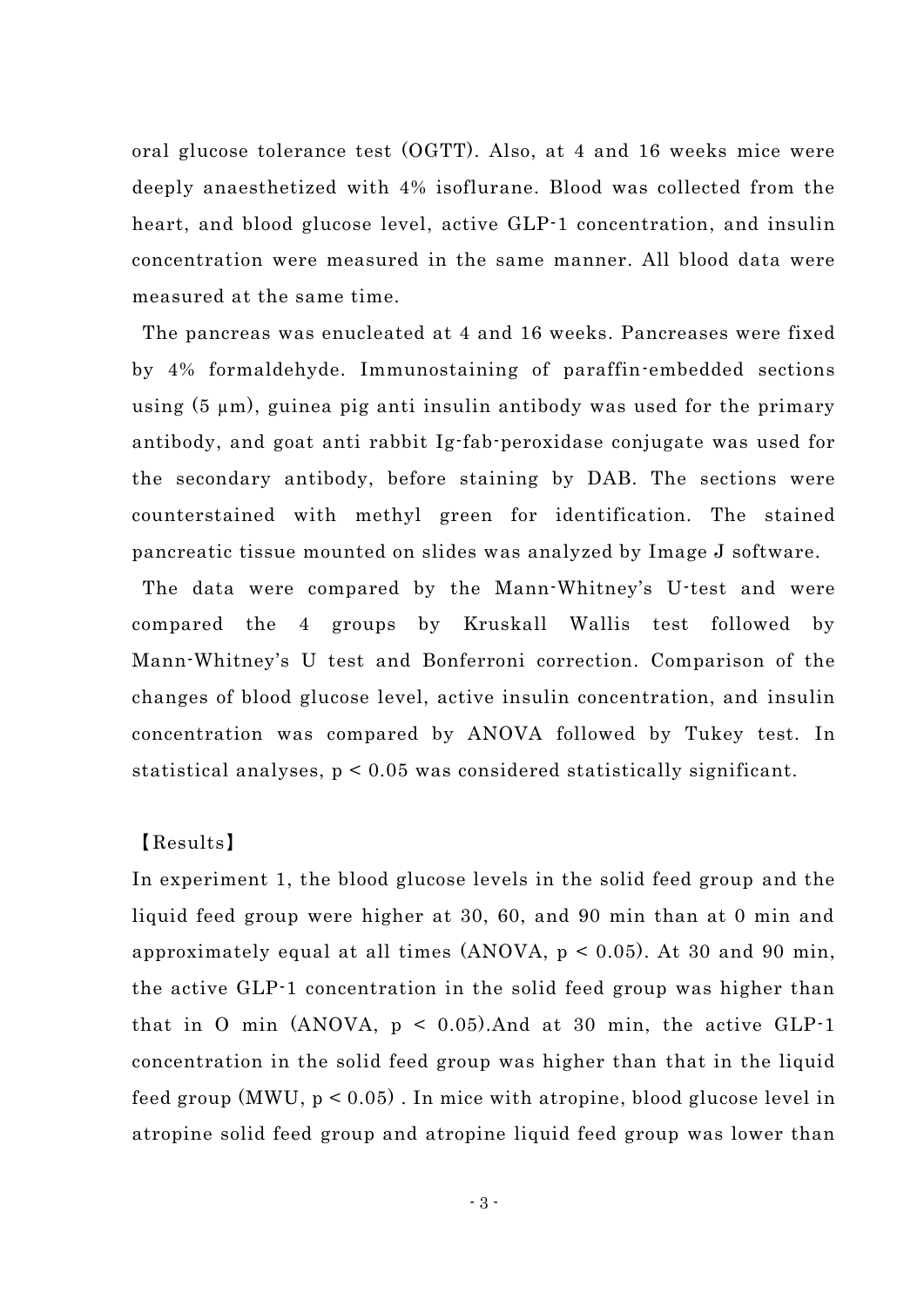that in solid feed group and liquid feed group, but almost equivalent (Kruskall Wallis MWU, p < 0.05). And the active GLP-1 concentration in nerve blocked solid feed group and nerve blocked liquid feed group was lower than that in the solid feed group, but almost equivalent (Kruskall Wallis MWU, p < 0.05). In mice fed 0 kcal/kg, blood glucose levels in both groups were almost equivalent. And the active GLP-1 concentration in 0 kcal solid feed group and 0 kcal liquid feed group was lower than that in the solid feed group , but almost equivalent (Kruskall Wallis MWU, p < 0.05). And the active GLP-1 concentration in the 4-week-old solid feed group was higher than that in the 4-week-old liquid feed group.

Insulin concentrations were approximately equal in all cases.

In experiment 2, blood glucose levels, body weight, and oral glucose tolerance test results in the long-term solid feed group and the long-term liquid feed group were approximately equal. At 16 weeks, the active GLP-1 concentration in the long-term solid feed group was higher than that in the long-term liquid feed group and that in four weeks (MWU, p < 0.05), and the insulin concentration in the long-term solid feed group was higher than that in the long-term liquid feed group (MWU,  $p < 0.05$ ) and that in four weeks (MWU,  $p < 0.05$ ). And cross-section area of 8-cells in both groups increased for 12 weeks (MWU,  $p < 0.05$ ), and the area of the long-term solid feed group was higher than that of the long-term liquid feed group (MWU,  $p < 0.05$ ).

#### 【Discussion】

Mastication affects the secretion of GLP-1 at 30 min. The active GLP-1 concentration at 30 min disappeared in both groups by blocking of the vagus nerve stimulation and by the absorption of nutrient in the intestine. Therefore, it can be said that the secretion of GLP-1 by